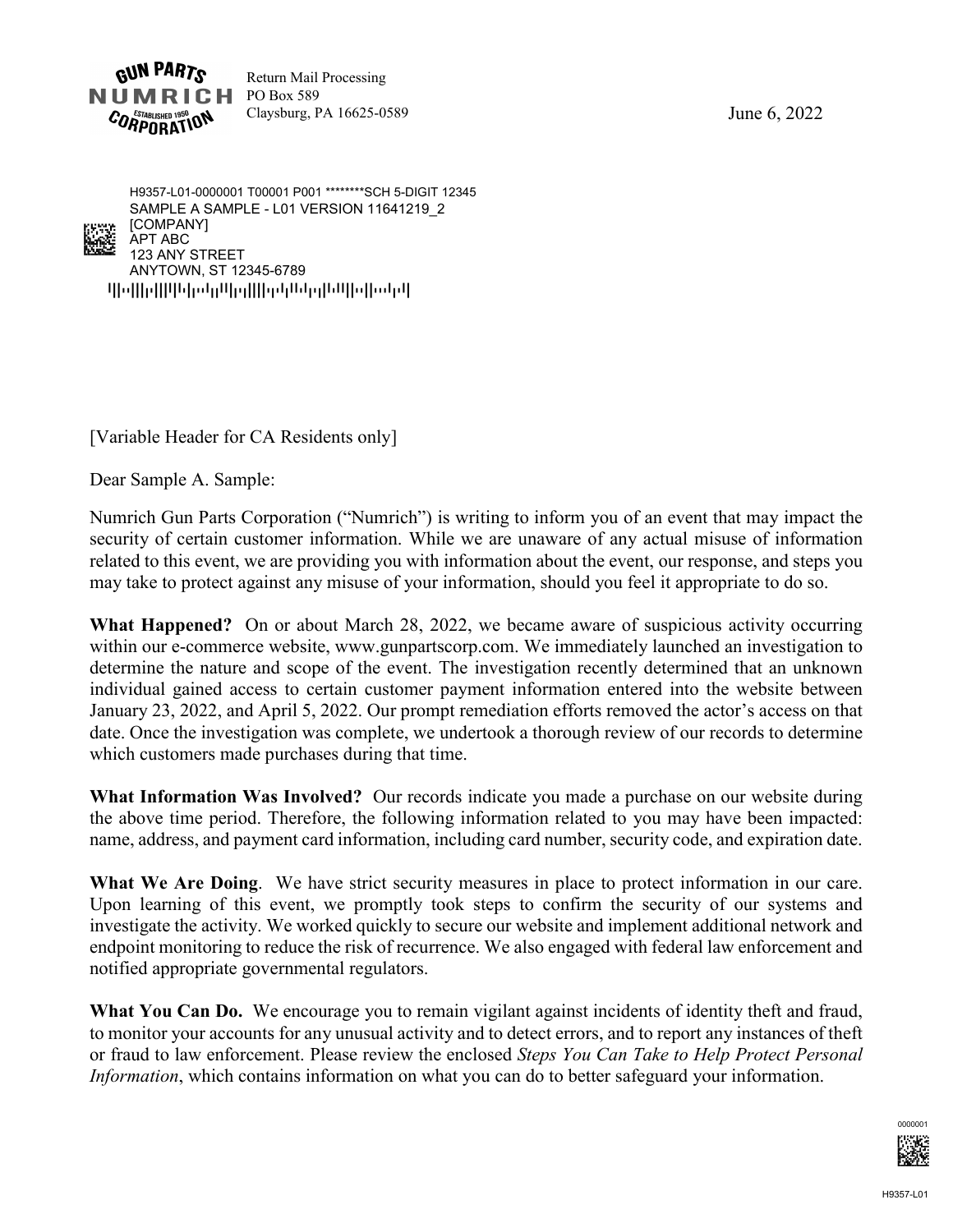**For More Information.** If you have additional questions or concerns, please call our toll-free dedicated assistance line at 833-708-2889. This toll-free line is available Monday through Friday (excluding U.S. holidays) between 6 a.m. and 8 p.m. Pacific and Saturday and Sunday between 8 a.m. and 5 p.m. Pacific. Please be prepared to reference engagement **B053676** when speaking with an agent. You may also write to Numrich at 226 Williams Lane, Kingston, NY 12401.

Sincerely,

Numrich Gun Parts Corporation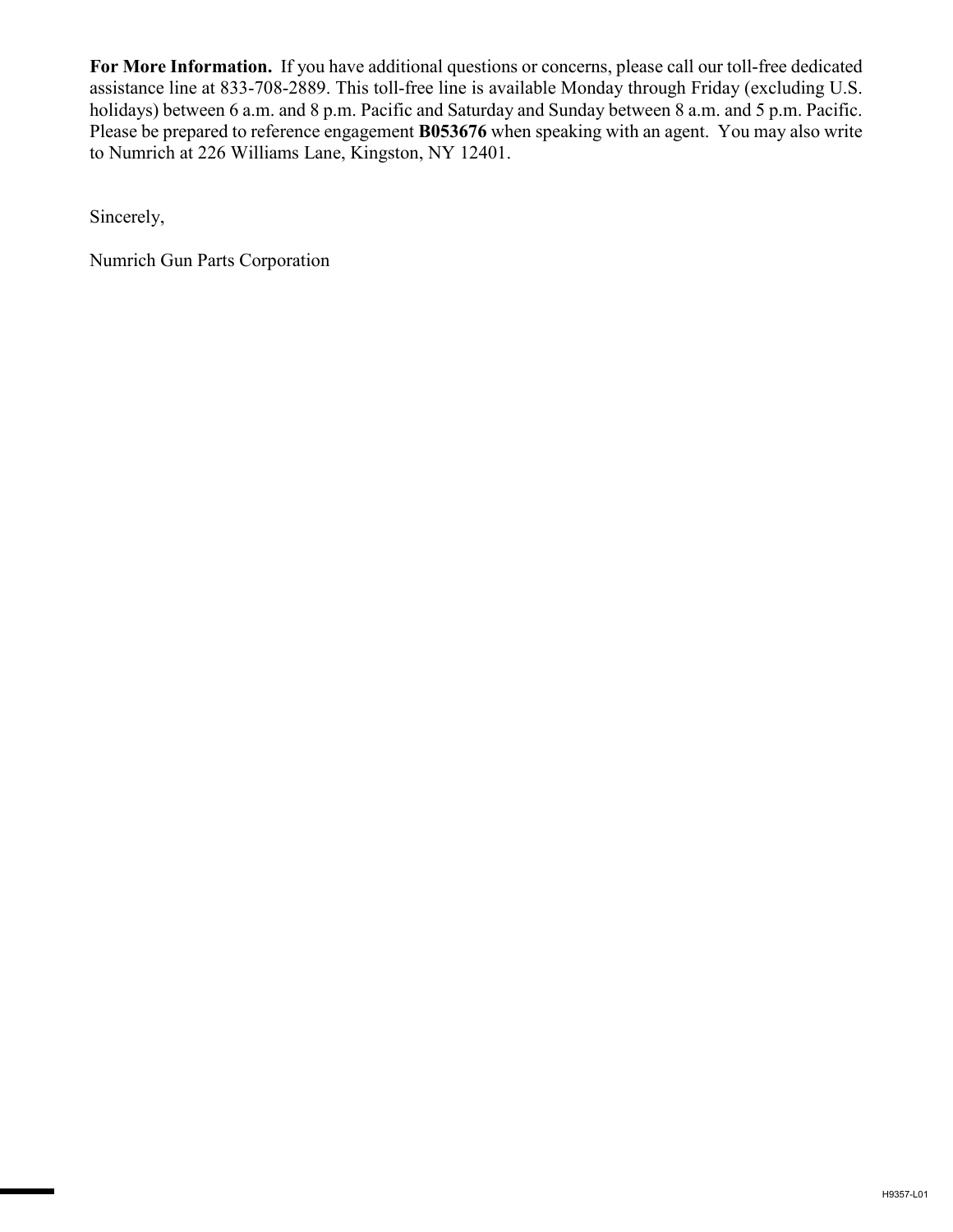## **STEPS YOU CAN TAKE TO PROTECT PERSONAL INFORMATION**

## **Monitor Your Accounts**

Under U.S. law, a consumer is entitled to one free credit report annually from each of the three major credit reporting bureaus, Equifax, Experian, and TransUnion. To order your free credit report, visit www.annualcreditreport.com or call, toll-free, 1-877-322-8228. You may also directly contact the three major credit reporting bureaus listed below to request a free copy of your credit report.

Consumers have the right to place an initial or extended "fraud alert" on a credit file at no cost. An initial fraud alert is a one-year alert that is placed on a consumer's credit file. Upon seeing a fraud alert display on a consumer's credit file, a business is required to take steps to verify the consumer's identity before extending new credit. If you are a victim of identity theft, you are entitled to an extended fraud alert, which is a fraud alert lasting seven years. Should you wish to place a fraud alert, please contact any one of the three major credit reporting bureaus listed below.

As an alternative to a fraud alert, consumers have the right to place a "credit freeze" on a credit report, which will prohibit a credit bureau from releasing information in the credit report without the consumer's express authorization. The credit freeze is designed to prevent credit, loans, and services from being approved in your name without your consent. However, you should be aware that using a credit freeze to take control over who gets access to the personal and financial information in your credit report may delay, interfere with, or prohibit the timely approval of any subsequent request or application you make regarding a new loan, credit, mortgage, or any other account involving the extension of credit. Pursuant to federal law, you cannot be charged to place or lift a credit freeze on your credit report. To request a security freeze, you will need to provide the following information:

- 1. Full name (including middle initial as well as Jr., Sr., II, III, etc.);
- 2. Social Security number;
- 3. Date of birth;
- 4. Addresses for the prior two to five years;
- 5. Proof of current address, such as a current utility bill or telephone bill;
- 6. A legible photocopy of a government-issued identification card (state driver's license or ID card, etc.); and
- 7. A copy of either the police report, investigative report, or complaint to a law enforcement agency concerning identity theft if you are a victim of identity theft.

Should you wish to place a credit freeze, please contact the three major credit reporting bureaus listed below:

| Equifax                                                            | <b>Experian</b>                                                   | TransUnion                                                           |  |
|--------------------------------------------------------------------|-------------------------------------------------------------------|----------------------------------------------------------------------|--|
| https://www.equifax.com/<br>personal/credit-report-services/       | https://www.experian.com/help/                                    | https://www.transunion.com/<br>credit-help                           |  |
| 1-888-298-0045                                                     | 1-888-397-3742                                                    | 1-833-395-6938                                                       |  |
| Equifax Fraud Alert<br>P.O. Box 105069<br>Atlanta, GA 30348-5069   | <b>Experian Fraud Alert</b><br>P.O. Box 9554<br>Allen, TX 75013   | <b>TransUnion Fraud Alert</b><br>P.O. Box 2000<br>Chester, PA 19016  |  |
| Equifax Credit Freeze<br>P.O. Box 105788<br>Atlanta, GA 30348-5788 | <b>Experian Credit Freeze</b><br>P.O. Box 9554<br>Allen, TX 75013 | <b>TransUnion Credit Freeze</b><br>P.O. Box 160<br>Woodlyn, PA 19094 |  |